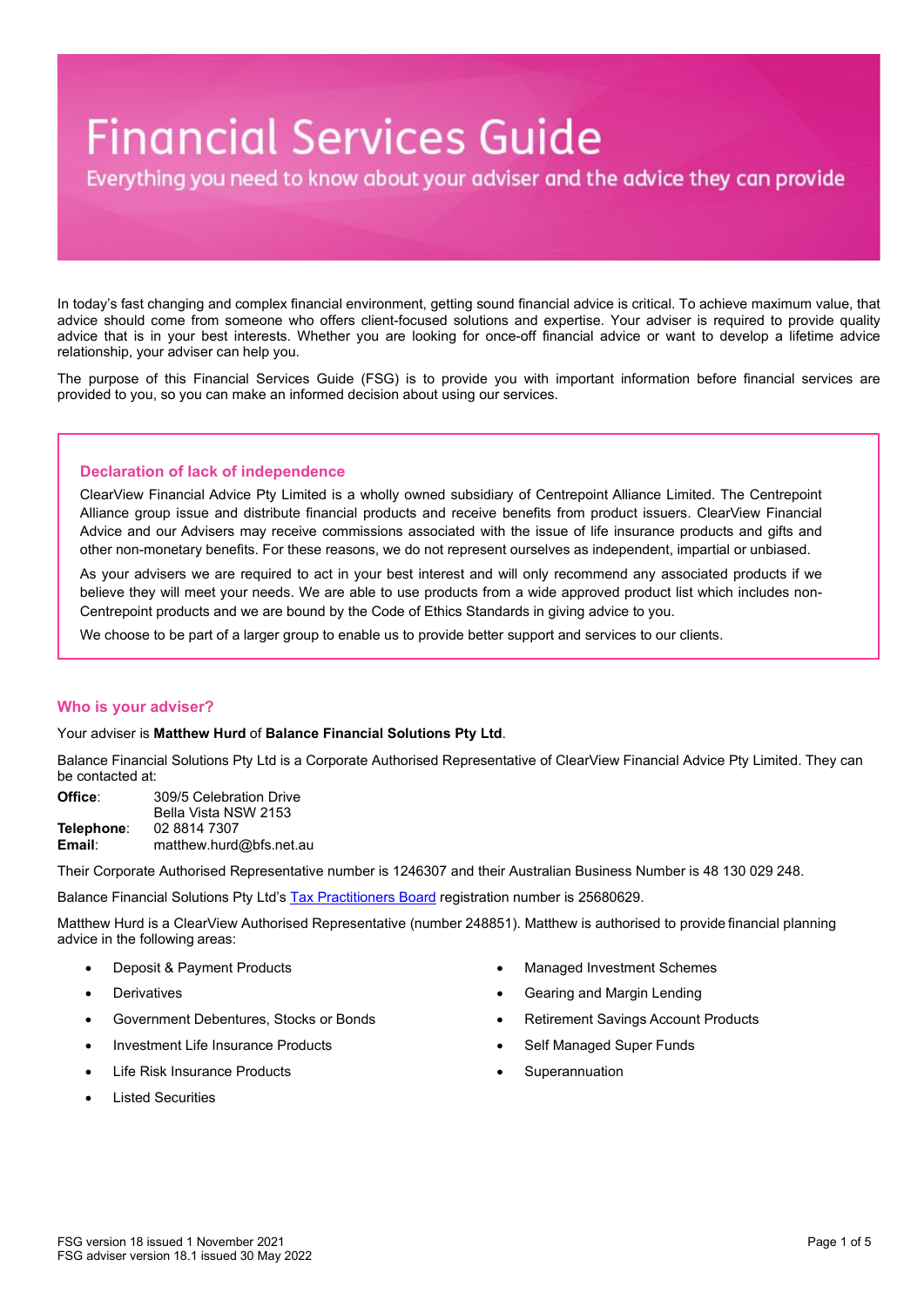# **Who is ClearView?**

#### **Your adviser and ClearView**

ClearView Financial Advice Pty Limited (ABN 89 133 593 012) (ClearView) is the holder of Australian Financial Services Licence (AFSL) number 331 367. ClearView is also a Professional Partner of the Financial Planning Association of Australia. This FSG has been prepared and issued by ClearView Financial Advice Pty Limited.

To provide financial advice in Australia, an adviser must be authorised through an AFSL. Your adviser is authorised by ClearView. ClearView provides support such as product research, software and technical assistance to your adviser to help them provide quality advice to you.

ClearView can be contacted at:

| <b>Head Office:</b> | Level 13, Corporate Centre One<br>2 Corporate Court<br>Bundall QLD 4217 |
|---------------------|-------------------------------------------------------------------------|
| Telephone:          | 1800 557 598                                                            |
| Email:              | contactus@clearviewadvice.com.au                                        |
| Website:            | www.clearviewadvice.com.au                                              |



# **What will your adviser do?**

#### **Financial planning services**

If you receive personal advice from your adviser, you will be provided with a personalised 'advice document' – i.e. a Statement of Advice (SoA) or Record of Advice (RoA), which will include the following:

- Summary of your current situation where you are now
- Your goals and objectives where you want to be
- $Recommendations a plan to assist you getting there$
- Information about any costs such as product costs, fees, commissions or other charges payable and any associations with financial product issuers or other parties.

If your adviser recommends a particular investment or insurance product to you, they will provide you with the relevant product brochures such as Product Disclosure Statements (PDS) and/or Investor Directed Portfolio Service (IDPS) guide. The PDS / IDPS guide will give you all necessary information to enable you to make an informed decision about your investment or whether to acquire a financial product, including information about the key benefits, risks and costs associated with the product. We encourage you to read these documents carefully and ask your adviser any questions that you might have.

You are under no obligation to act on your adviser's advice, but if you do decide to follow their recommendations, your adviser will also help you complete the necessary documents to get your financial strategy underway.

#### **What does your adviser expect from you?**

To enable your adviser to provide you with appropriate advice, you need to provide them with:

- Complete and accurate information about your personal objectives, financial situation and needs
- Information about any changes to your situation or contact details.

You may elect not to provide your adviser with certain information but if you do, you will need to consider the appropriateness of any advice provided to you before you act upon the advice. You should carefully read any warnings contained in your advice document.

Before your adviser provides you with advice, you will need to agree to the type and scope of advice to be provided, usually in the 'Fact Find' document or a service agreement. If you subsequently decide to act on their advice, you will need to provide your consent to proceed with the advice. This usually means signing a document called an 'Authority to Proceed' to confirm that you understand both the advice you have received and the benefits, risks and costs associated with the products or services recommended to you.

#### **What fees are paid to your adviser?**

ClearView initially receives all fees received from clients and distributes them to financial advisers and their practices after our Licensee fees and other expenses. The Licensee fee covers compliance, technology, research, technical, business development and operational support. This Licensee fee is paid by your adviser to ClearView and is not an additional fee to you.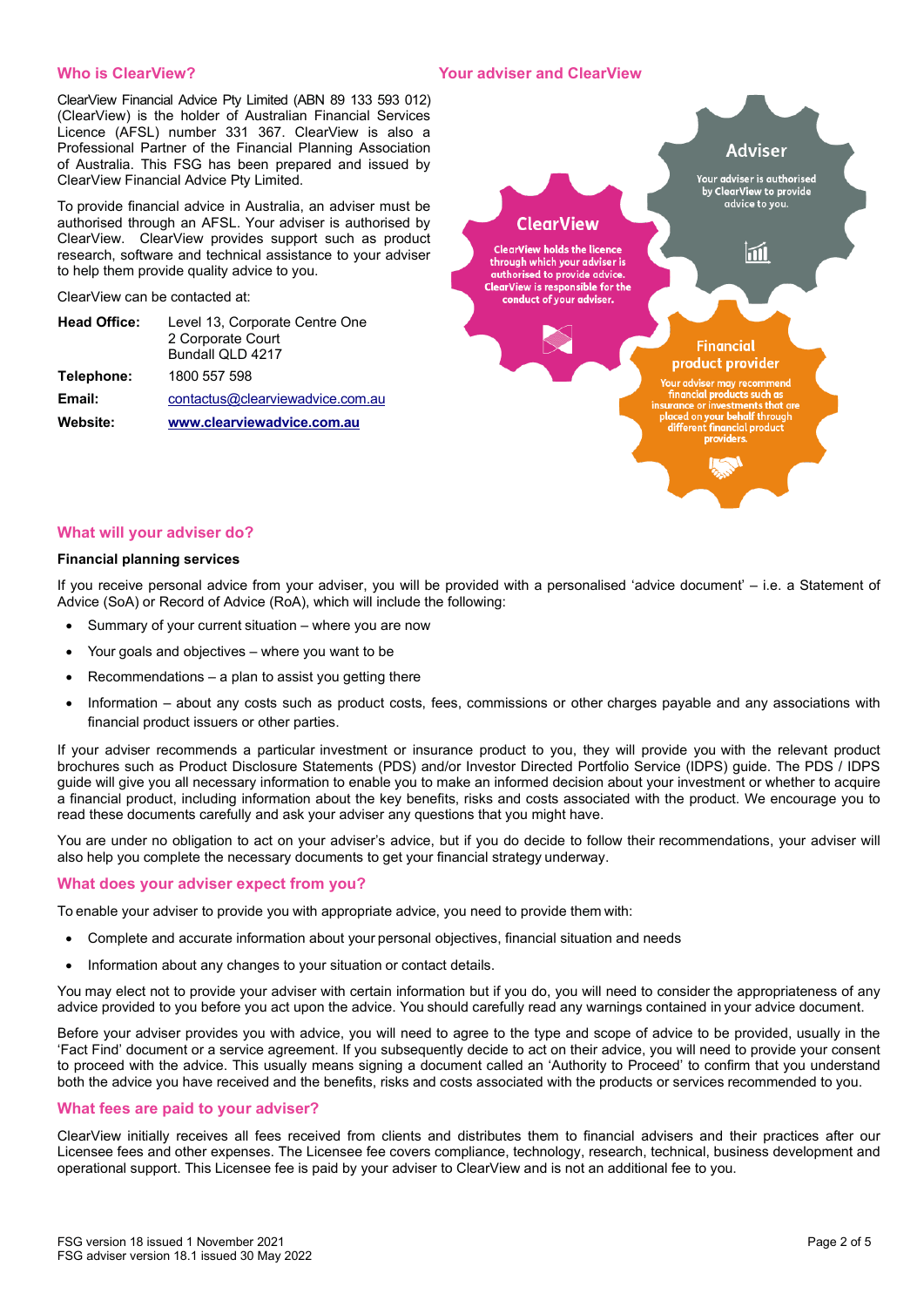# **What fees will your adviser charge?**

All fees and charges will be discussed and agreed between you and your adviser prior to providing and implementing their services. Any remuneration paid to ClearView or your adviser for advice, or by a product provider that relates to an individual financial product recommendation will be disclosed in the advice document provided to you. Unless otherwise noted, all fees are inclusive of GST.

A fee disclosure statement will be given to you each year if you choose to enter into an ongoing fee arrangement with your adviser.

The level of fees will depend on complexity of the advice required and will always be agreed with you prior to proceeding.

Generally, advisers either charge a flat fee or percentage-based fee. Your adviser may charge you and receive the following:

| Initial advice fees                                                                                                                             | <b>Range of fees</b><br>(inclusive of GST) |                   | <b>Examples</b>                                          |
|-------------------------------------------------------------------------------------------------------------------------------------------------|--------------------------------------------|-------------------|----------------------------------------------------------|
| An hourly fee of \$440 incl GST is payable for the initial data collection meeting.                                                             |                                            |                   |                                                          |
| These are fees paid by you for:<br>Research into your existing situation including your current financial<br>products (within the agreed scope) | <b>Flat Fee</b>                            | Up to<br>\$20,000 | Your adviser may charge you<br>an agreed fee of \$1,500. |
| Preparation of a strategy and research into appropriate<br>recommended products                                                                 |                                            |                   |                                                          |
| Presentation of advice and recommendations to you in an advice<br>document such as a Statement of Advice.                                       |                                            |                   |                                                          |

Advisers may also charge an additional implementation fee to assist with implementing the advice.

| <b>Ongoing advice or fixed term/service fees</b>                                                                                                                                                                                                                                                                                                                                                                                          | <b>Range of fees</b><br>(inclusive of GST)                          |                                    | <b>Examples</b>                                                                   |  |
|-------------------------------------------------------------------------------------------------------------------------------------------------------------------------------------------------------------------------------------------------------------------------------------------------------------------------------------------------------------------------------------------------------------------------------------------|---------------------------------------------------------------------|------------------------------------|-----------------------------------------------------------------------------------|--|
| These are fees paid by you for:<br>The provision of service on your portfolio/strategy to ensure<br>$\bullet$<br>that it remains appropriate to your needs and circumstances<br>• Adviser service fees may be indexed to inflation<br>Generally, ongoing or fixed term fees are calculated and<br>$\bullet$<br>payable on a monthly or quarterly basis.<br>• You will be given the option to renew the arrangement on an<br>annual basis. | Flat fee                                                            | Up to<br>\$20,000                  | Your adviser may charge you<br>an agreed fee of \$2,500 p.a.                      |  |
| <b>Commissions</b>                                                                                                                                                                                                                                                                                                                                                                                                                        | <b>Range of commission</b><br><b>Examples</b><br>(Inclusive of GST) |                                    |                                                                                   |  |
| These payments are made by the product providers in the form of<br>initial and/or ongoing commissions and are not an additional cost to<br>you. Generally, insurance product providers pay commission. Note<br>that where commissions are the same for initial upfront and<br>ongoing annual commission (i.e. level), the commission caps do                                                                                              | First year                                                          | $66\%$ of the<br>premium<br>amount | If your premium is \$1,000 p.a.,<br>your adviser would receive \$660<br>up front. |  |
| not apply.<br>For insurance policies entered into prior to 1 January 2020, your<br>adviser may receive commissions higher than disclosed here.                                                                                                                                                                                                                                                                                            | Subsequent<br>Years                                                 | $22\%$ of the<br>premium           | If your premium is \$1,000 p.a.,<br>your adviser would receive \$220              |  |

Also, if your adviser provides you with a further advice document such as a SoA or RoA (which may arise depending on the complexity of the advice and the services provided), other fees may be payable. Any such fees and method of payment will be agreed in writing between you and your adviser and may include up-front, ad hoc, execution only service fees, implementation or ongoing fees, or a combination.

Fees can be deducted from your product or can be invoiced directly to you via a combination of methods. You have the option to pay the fees by:

- Credit card: if a fee is paid by credit card, this option will attract a variable service charge that is subject to change at any time without notice by the bank. The latest service fee is available on the bank's website
- Direct debit
- Direct credit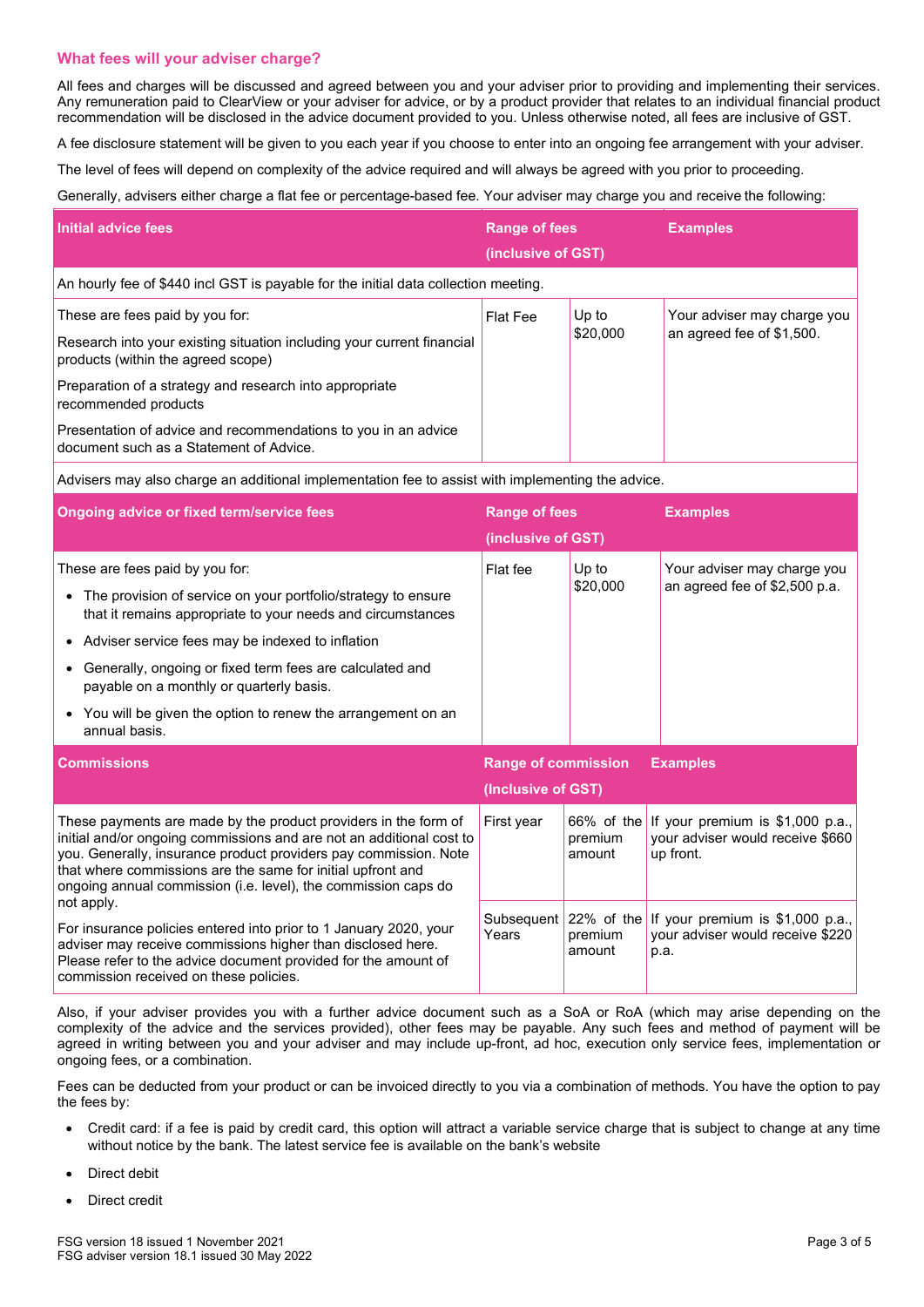- Cheque, or
- A deduction from your superannuation or investment product.

#### **Superannuation and investment products**

Your adviser may receive adviser service fees, or ongoing fees for the advice and services provided to you. Investment and superannuation product providers generally deduct their costs from the investments. Some products or platforms have additional fees.

#### **Life insurance products**

Your adviser may receive an upfront commission and an ongoing commission based on your premium for the duration of time you hold a policy. These commission payments are made by the relevant product issuers and are not an additional cost to you. Advisers may also charge initial and ongoing adviser services fees. Insurers can deduct premiums directly from you or from your superannuation account balance.

#### **What other payments and benefits may ClearView and your adviser receive?**

Sometimes in the process of providing advice and other financial services, ClearView or your adviser may receive benefits from product providers such as sponsorship of events, subsidised educational conferences or preferred product rates.

#### **Non-monetary benefits**

These benefits are discretionary in nature and relate to future events. It is therefore not possible to provide an estimated dollar value on these benefits at this point in time. Advisers may receive benefits from associated Centrepoint Group companies or product providers such as:

- Educational conferences and seminars
- IT software or support
- Non-monetary benefits such as business lunches, tickets to sporting and cultural events, or other minor benefits. However, these benefits cannot be accepted on a frequent or regular basis or over the value of \$300.

Each adviser must keep a register of benefits received. If you would like to see a copy of our registers, you can contact us or your adviser directly.

Your adviser may also hold shares in Centrepoint Alliance Limited by purchasing them through the ASX. Our advisers or their associated companies and trusts may receive dividends in respect of these shares.

#### **How will I know what is payable?**

Details of all initial and ongoing advice fees and commissions will be disclosed to you in dollar amounts in the advice document provided by your adviser. You will receive the advice document before your adviser acts on your instructions unless you instruct them to act immediately, in which case all amounts payable will be disclosed to you verbally at the time that advice is provided.

#### **Will anyone be paid for referring me to my adviser?**

If someone has referred you to us, ClearView or your adviser may pay a fee or commission in relation to that referral. ClearView may pay a referral fee to a referral partner which may range from 0% to 50% of the initial and/or ongoing fees or commissions. Where a referral fee is paid, details will be provided to you in your advice document.

#### **Does ClearView have any relationships or associations with financial product providers?**

ClearView Financial Advice is a wholly owned subsidiary of Centrepoint Alliance Limited ABN 72 052 507 507, an ASX listed company. The Centrepoint Alliance group issues and distributes financial products through the following wholly owned companies:

- Investment Diversity Pty Ltd
- Ventura Investment Management Ltd

These companies will receive various fees and benefits as specified in the relevant PDS if you invest in any of their products listed below:

- Ventura Managed Funds
- Ventura Managed Account Portfolios

In limited instances you may hold products that are associated with Centrepoint Alliance outside of the above list. In these instances, we will disclose these within your relevant advice document.

The Centrepoint Alliance group has arrangements in place with product issuers where payments are received based on volume of insurance premium under advice, and where payments are received to assist with providing education and training to our Advisers.

Clearview Wealth Limited (ABN 83 106 248 248) is a shareholder of Centrepoint Alliance Limited. Clearview Wealth Limited is an issuer of financial products. Your adviser may recommend Clearview products to you.